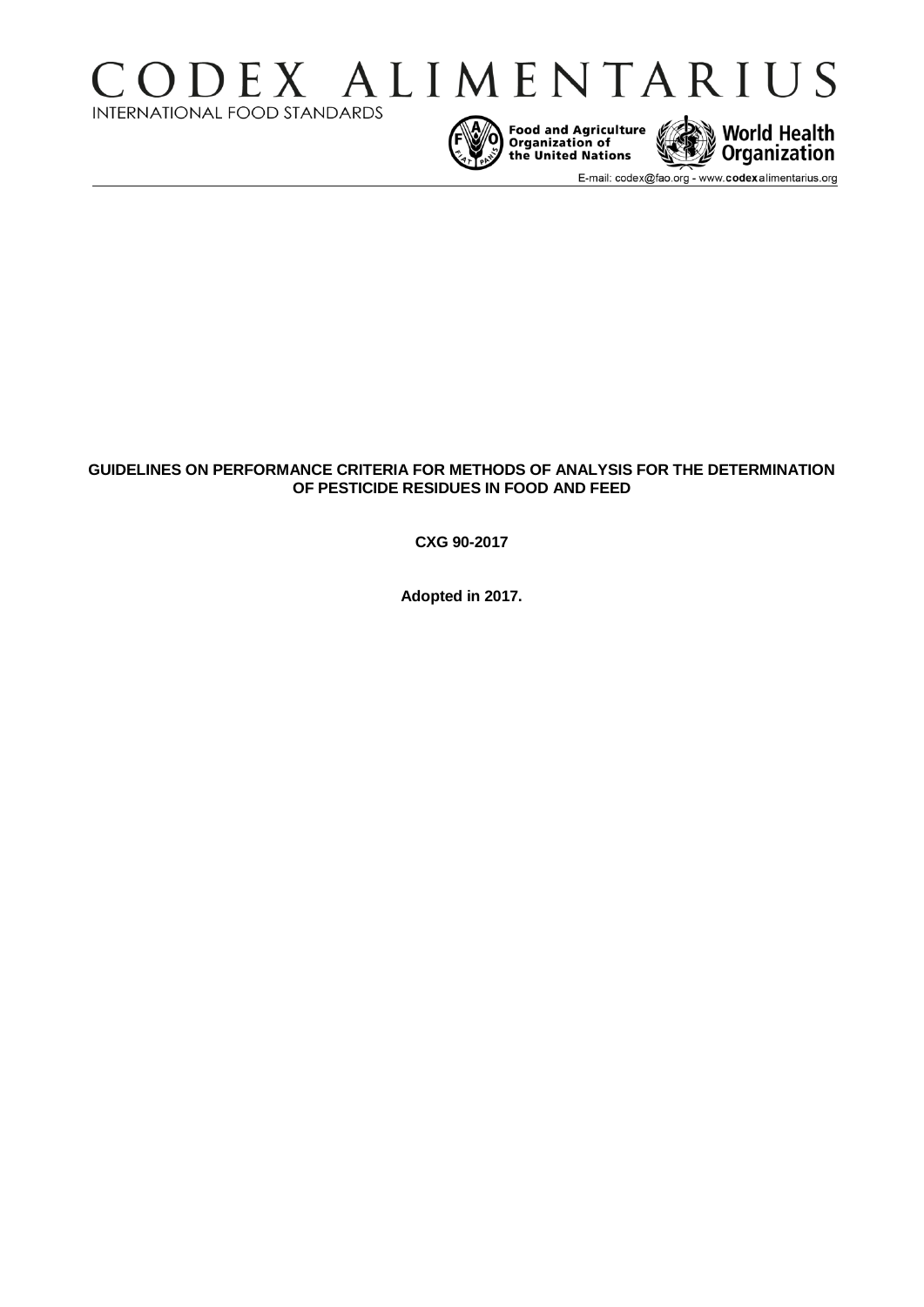#### **OBJECTIVE**

- 1. The purpose of these guidelines is to define and describe the performance criteria, which should be met by methods to analyse pesticide residues in foods and feed (hereafter referred to as food). It addresses the characteristics/parameters to provide scientifically acceptable confidence in the analytical method that is fit for the intended use and may be used to reliably evaluate pesticide residues for either domestic monitoring and/or international trade.
- 2. This document is applicable to both single residue methods and multi-residue methods (MRMs) that analyse target compounds in all food commodities per the residue definition.
- 3. These guidelines cover qualitative and quantitative analyses, each having their own method performance criteria. Performance criteria of methods for analyte identification and confirmation are also addressed.

#### **PRINCIPLES FOR THE SELECTION AND VALIDATION OF METHODS**

#### **A. Defining the Purpose of the Method and Scope**

- 4. The intended purpose of the method is usually described in a statement of scope, which defines the analytes (residues), the matrices, and the concentration ranges. It also states whether the method is intended for screening, quantification, identification, and/or confirmation of results.
- 5. In regulatory applications, the maximum residue limit (MRL) is expressed in terms of the residue definition. Residue analytical methods should be able to measure all components of the residue definition.
- 6. *Fitness-for-purpose* is the extent to which the performance of a method meets the end-user's needs, and matches the criteria (data quality objectives) agreed between the laboratory and the end-user (or client) of the data, within technical and resource constraints. *Fitness-for-purpose* criteria could be based on some of the characteristics described in this document, but ultimately will be expressed in terms of acceptable combined uncertainty<sup>1</sup>.
- 7. Selection of methods is based on analytes and the intended purpose of the analyses<sup>2</sup>.

#### **B. Supplementing other Codex Alimentarius Commission Guidelines**

- 8. The Codex Alimentarius Commission (CAC) has issued a guideline<sup>3</sup> for laboratories involved in the testing of foods for import/export which recommends that such laboratories should:
	- (a) use internal quality control procedures, such as those described in the "Harmonized Guidelines for Internal Quality Control in Analytical Chemistry Laboratories;"
	- (b) participate in appropriate proficiency testing schemes for food analysis which conform to the requirement laid out in "The International Harmonized Protocol for Proficiency Testing of (Chemical) Analytical Laboratories (Pure Appl. Chem., vol 78, No. 1, pp.145-186, 2006);" and
	- (c) whenever available, use methods which have been validated according to principles provided by the CAC.
- 9. The analytical methods should be used within the internationally accepted, approved, and recognized laboratory Quality Management System<sup>4</sup> to be consistent with the principles in the document for quality assurance (QA) and quality control (QC) referenced above.

## **C. Method Validation**

1

10. The process of method validation is intended to demonstrate that a method is *fit-for-purpose*. This means that when a test is performed by a properly trained analyst using the specified equipment and materials and exactly following the method protocol, accurate, reliable, and consistent results can be obtained within specified statistical limits for sample analysis. The validation should demonstrate the identity and concentration of the analyte, taking into account for matrix effects, provide a statistical characterization of recovery results, and indicate if the frequency of false positives and negatives are acceptable. When the method is followed using suitable analytical standards, results within the established performance criteria should be obtained on the same or equivalent sample material by a trained analyst in any experienced residue testing laboratory. To ensure method performance remains appropriate over time, method validation should be continuously assessed (e.g. recovery spikes).

<sup>1</sup> Harmonized IUPAC Guidelines For Single-Laboratory Validation of Methods of Analysis, Pure & Appl. Chem., 74(5), 2002; 835 – 855

<sup>&</sup>lt;sup>2</sup> OECD Guidance Document on Pesticide Residue Analytical Methods, ENV/JM/MONO (2007)17<br><sup>3</sup> Guidalines for the Assessment of the Competence of Testing Laboratories Involved in the Import a

Guidelines for the Assessment of the Competence of Testing Laboratories Involved in the Import and Export Control *of Food* (CXG 27-1997)

<sup>4</sup> [General requirements for the competence of testing and calibration laboratories,](http://www.iso.org/iso/catalogue_detail.htm?csnumber=39883) ISO/IEC 17025 (2005).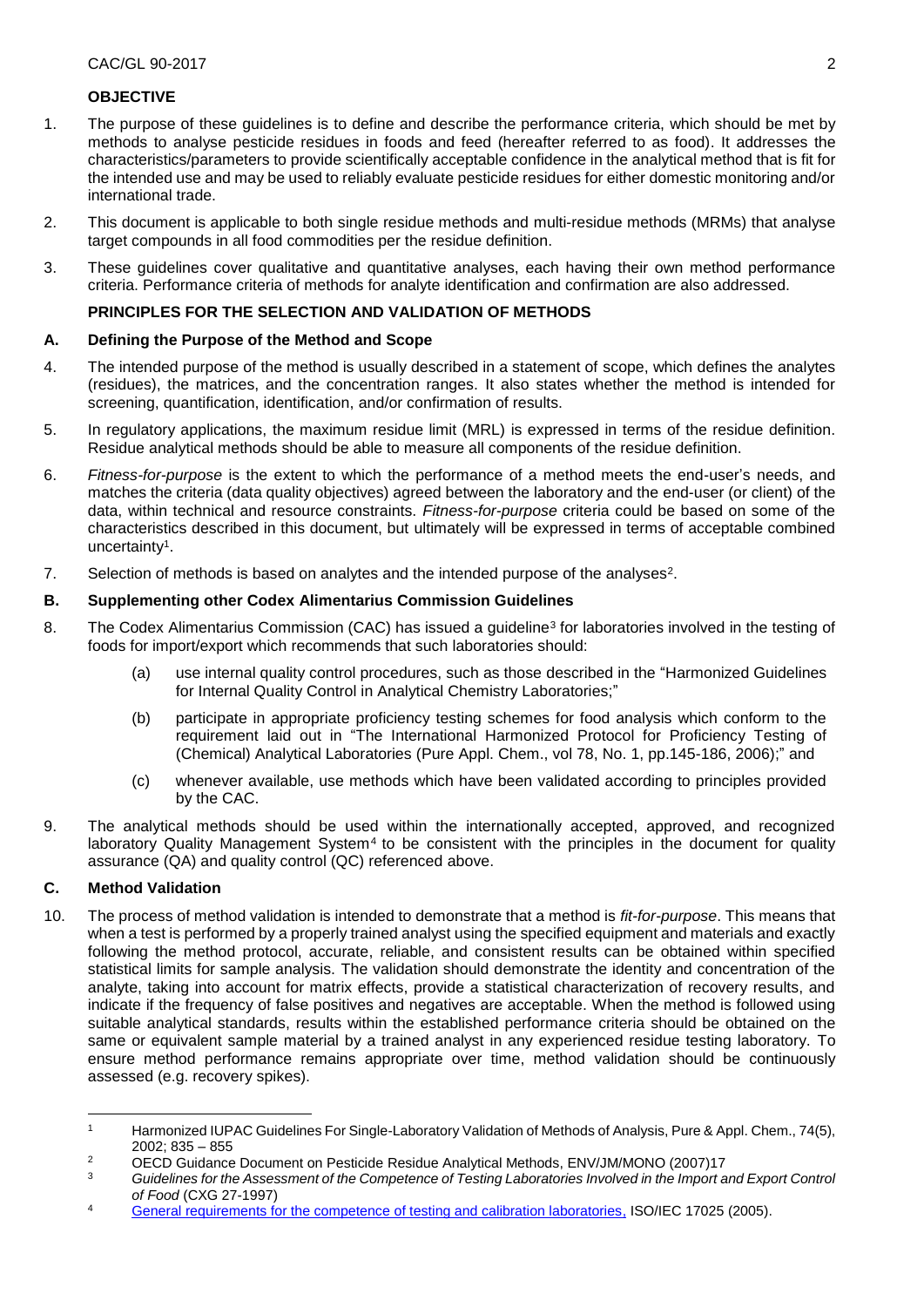## **PERFORMANCE PARAMETERS FOR ANALYTICAL METHODS**

11. The general requirements for the individual performance criteria of a method are summarized below<sup>1,5</sup>

## **A. Method Documentation**

- 12. After validation, the method documentation should provide, in addition to performance criteria (data quality objectives), the following information:
	- (a) Identity of the analytes included in the residue definition.
	- (b) Concentration range covered by the validation;
	- (c) Matrices used in the validation (representative commodity categories, e.g., similar agricultural products based on characteristics including moisture, fat, and sugar content, pH);
	- (d) Protocol describing the equipment, reagents, detailed step-by-step procedure including permissible variations (e.g. "heat at 100  $\pm$  5 °C for 30  $\pm$  5 min"), calibration and quality procedures, special safety precautions required, and intended application and critical uncertainty requirements;
	- (e) quantitative result of the expanded measurement uncertainty (MU) for the method should be calculated in the validation procedure and reported, if required.

## **B. Selectivity**

- 13. Ideally, selectivity should be evaluated to demonstrate that no interferences occur which significantly affect the analysis. It is impractical to test the method against every potential interferant, but it is required that common interferences are checked by analysing a reagent (process) blank for every batch of reagents. When reagents and/or solvents are changed between batches of samples, additional reagent blank evaluations could be performed. Background levels of plasticizers, septa bleed, cleaning agents, reagent impurities, laboratory contamination, carry-over, etc. tend to show up in reagent blanks and must be recognized by the analyst when they occur. Also, analyte-to-analyte interferences must be known by checking individual analytes in mixed standard solutions. Matrix interferences are evaluated by analyses of samples known to be free of the analytes and a matrix blank is required with each batch of samples or a standard addition approach to quantification is adopted (see Section E).
- 14. As a general principle, selectivity should be such that interferences have no impact on method performance. The ultimate test of selectivity involves the rates of false positives and negatives in the analyses. To estimate rates of false positives and negatives during method validation, an adequate number of blanks per matrix [not from the same source] should be analysed along with spiked matrices at the analyte reporting level.

## **C. Calibration**

- 15. With the exception of errors in preparation of calibration materials, calibration errors are usually a minor component of the total uncertainty, and can be safely assigned into other categories. For example, random errors resulting from calibration are part of the uncertainty, while systematic errors cause analytical bias, both of which are assessed as a whole during validation and on-going quality control. Nevertheless, there are some characteristics of calibration that are useful to know at the outset of method validation because they affect optimization of the final protocol. For example, it must be known in advance whether the calibration curve is linear or quadratic, passes through the origin, and is affected by the sample matrix or not. The described guidelines in this document relate more to validation, which may be more detailed than the calibration undertaken during routine analysis.
- 16. Replicate measurements are needed to provide an empirical estimate of uncertainty. The following calibration procedures are recommended for the initial method validation:
	- (a) determinations at five or more concentrations should be performed (consider multiple injections per concentration);
	- (b) the reference standards should be evenly spaced over the concentration range of interest and the calibration range should encompass the entire concentration range likely to be encountered;

<sup>1</sup> <sup>5</sup> OECD Guidance Document for Single Laboratory Validation of Quantitative Analytical Method-Guidance used in support of pre-and post-registration data requirements for plant protection and biocidal products ENV/JM/MONO(2014)20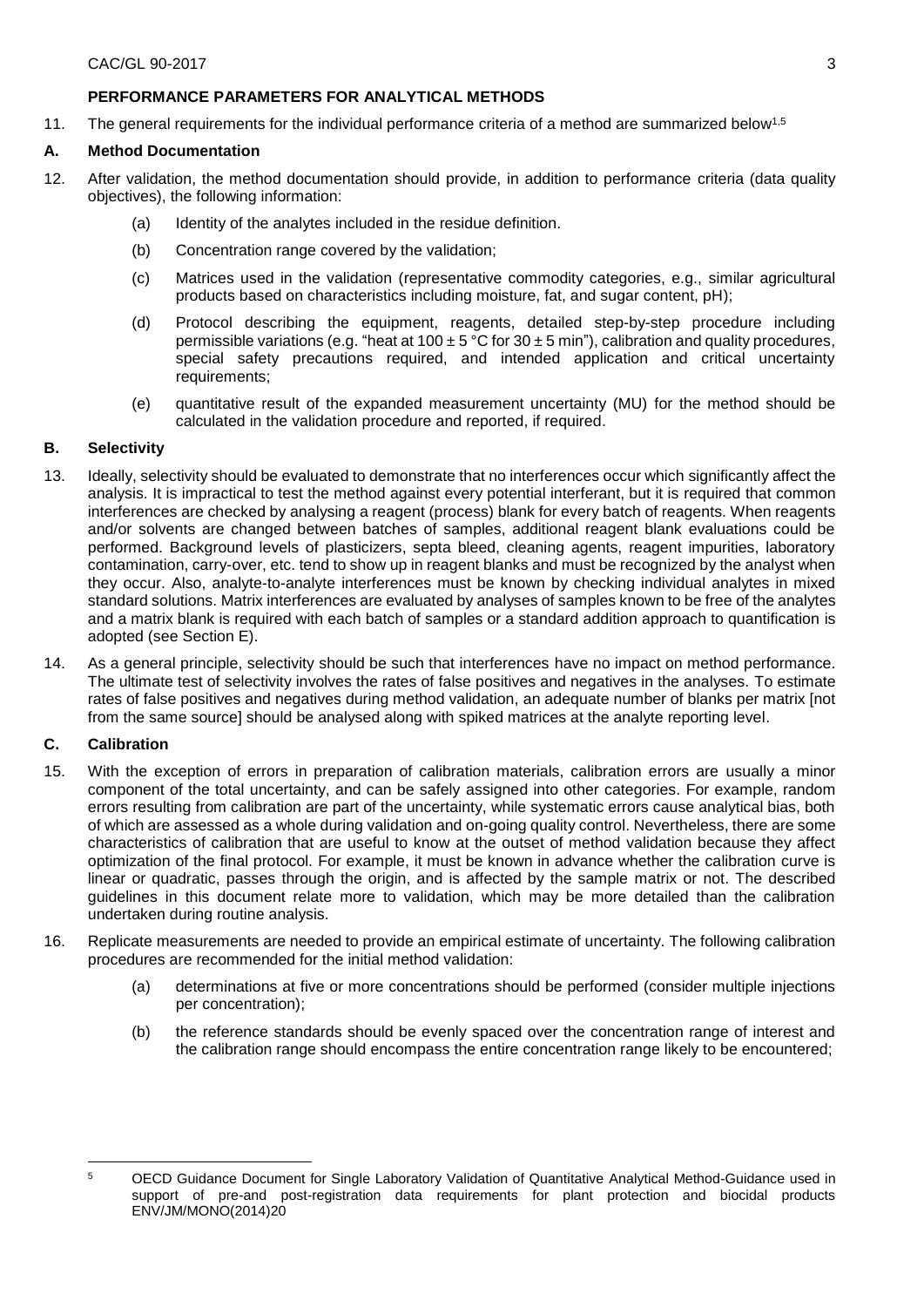(c) the reference standards should be dispersed over the whole sequence, or encompass the beginning and end of the run to demonstrate that calibration integrity is maintained over the entire sequence; and the fit of the calibration function must be plotted and inspected visually and/or by calculation of the residuals (differences between the actual and calculated concentrations of the standards), avoiding over-reliance on correlation coefficients. If residuals of the calibration curve deviate by more than  $\pm 20 - 30$  % (30% for calibration concentrations near the instrument LOQ), statistical consideration of outliers should be made, possibly leading to re-analysis of the sequence if quality control criteria are not met.

## **D. Linearity**

- 17. Linearity can be tested by examination of a plot of residuals produced by linear regression of the responses on the concentrations in an appropriate calibration set. Any curved pattern suggests a *lack of fit* due to a nonlinear calibration function. If this is the case, another function such as quadratic should be tested and applied, using at least five concentration levels. Despite its current widespread use as an indication of quality of fit, the coefficient of determination  $(R<sup>2</sup>)$  may be misleading because it places greater significance on standards with higher concentrations. In this case, an appropriate weighting factor such as  $1/x$  or  $1/x<sup>2</sup>$  should be considered to minimize the potential impact of the relative concentration range
- 18. In general, the use of weighted-linear regression or weighted-quadratic function is recommended rather than linear regression for low part per billion (µg/kg) concentration determinations. Ideally, the value of the intercept should be close to zero to reduce errors in calculating residue concentrations at low levels, although the calibration curve should not be forced through the origin without justification

## **E. Matrix Effects**

19. Matrix-matched calibration is commonly used to compensate for matrix effects. Extracts of blank matrix, preferably of the same or similar type as the sample, should be used for calibration. An alternative practical approach to compensate for matrix effects in gas chromatographic (GC) analyses is the use of chemical components (analyte protectants) that are added to both the sample extracts and the calibration solutions in order to (ideally) maximize equally the response of pesticides in calibrants in solvent and sample extracts. Alternative ways to compensate for matrix effects involve the use of standard addition, isotopically labeled internal standards (IS), or chemical analogues. However, these approaches are often difficult in MRMs because there are too many residues in different matrices at different levels to devise routine procedures, and the lack of isotopically-labelled standards for so many analytes. Ideally, if isotopically labelled standards are available, such standards should represent the range of target compounds and recoveries should fall within the criteria for samples spiked with non-isotopically labelled standards. If solvent-only calibration is used, a measurement of matrix effects must be made to demonstrate equivalence of results by comparing responses of matrix-matched with solvent-only standards.

## **F. Trueness and Recovery**

- 20. Trueness is the closeness of agreement between a test result and the accepted reference value of the property being measured. Trueness is stated quantitatively in terms of "bias," with smaller bias indicating greater trueness. Bias is typically determined by comparing the response of the method to a certified (if available) reference material with a known value assigned to the material. Multi-laboratory testing is recommended ideally. Where the uncertainty in the reference value is not negligible, evaluation of the results should consider the reference material uncertainty as well as the statistical variability from analysing the reference material. In the absence of certified reference materials<sup>1,5</sup> guidelines recommend use of an available reference material that is well characterized for the purpose of the validation study.
- 21. Recovery refers to the proportion of analyte determined in the final result compared with the amount added (usually to a blank) sample prior to extraction, generally expressed as a percentage. Errors in measurement will lead to biased recovery figures that will deviate from the actual recovery in the final extract. Routine recovery refers to the determination(s) performed in quality control spikes in the analysis of each batch of samples.

## **G. Precision**

22. Precision is the closeness of agreement between independent (replicate) test results obtained under stipulated conditions. It is usually specified in terms of standard deviation (SD) or relative standard deviation (RSD), also known as coefficient of variation (CV). The distinction between precision and bias depends on the level at which the analytical system is viewed. Thus, from the viewpoint of a single determination, any deviation affecting the calibration used in the analysis would be seen as a bias. From the point of view of the analyst reviewing a year's work, the analytical bias will be different every day and should act like a random variable with an associated precision, incorporating any stipulated conditions for the estimation of this precision.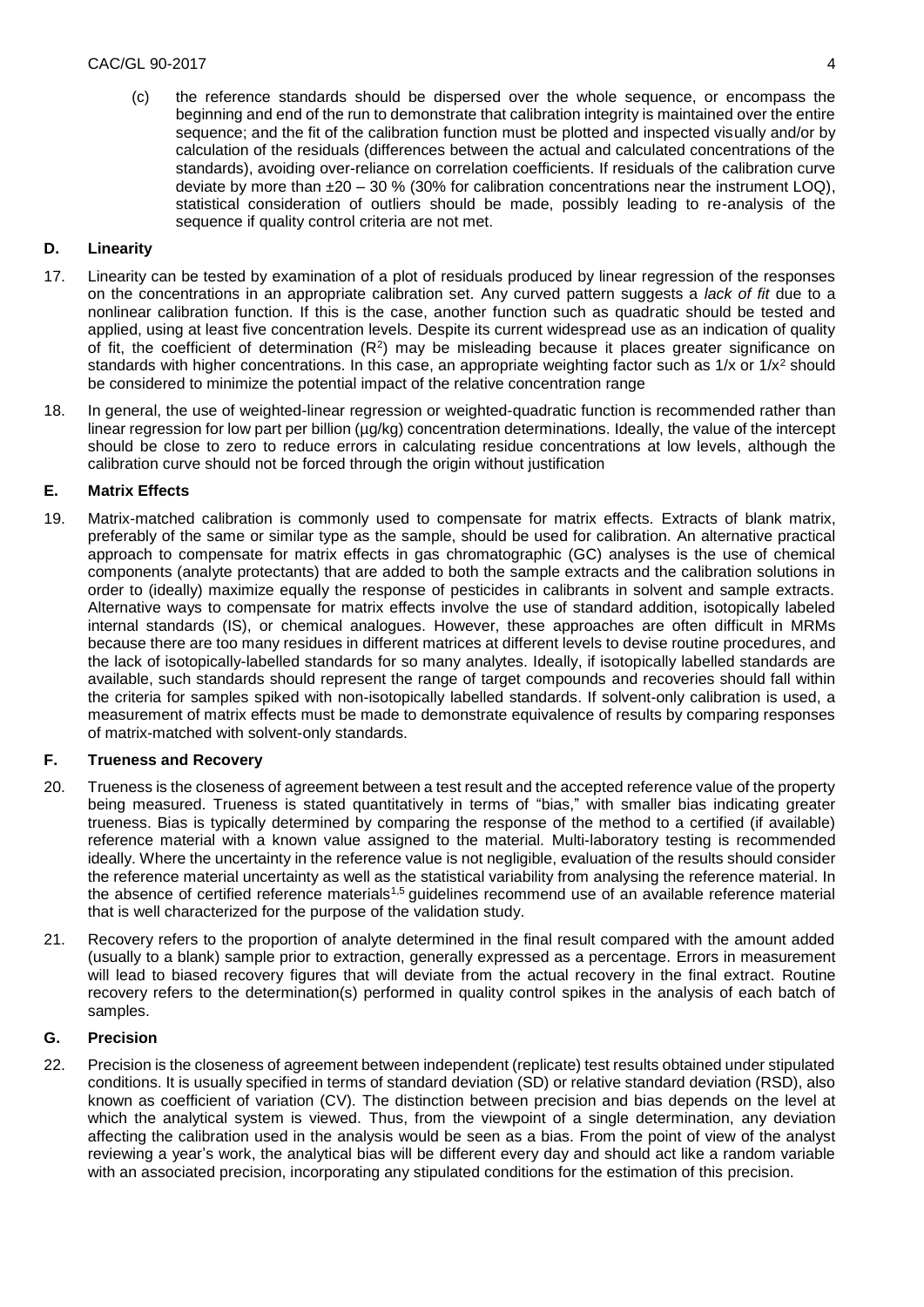#### CAC/GL 90-2017 5

- 23. For single-laboratory validation, two types of precision sets of conditions are relevant: (a) repeatability, the variability of measurements within the same analytical sequence, and (b) within-laboratory reproducibility, the variability of results among multiple sets of the same sample. It is important that the precision values are representative of likely test conditions. First of all, the variation in conditions among the runs should represent what would normally happen in the laboratory during routine use of the method. This can be done by on-going method performance validation/verification. For instance, variations in reagent batches, analysts, and instruments should be measured in ongoing quality control. Secondly, the test material used should be typical, in terms of matrix and (ideally) the state of comminution, of the materials likely to be encountered in real applications.
- 24. In single-laboratory validations, precision often varies with analyte concentration. Typical assumptions are that: (a) there is no change in precision with analyte level, or (b) that the standard deviation is proportional to, or linearly dependent on, analyte level. In both cases, the assumption needs to be checked if the analyte level is expected to vary substantially (i.e. when analyte level approaches LOQ).
- 25. Precision data may be obtained for a wide variety of different sets of conditions in addition to the minimum of repeatability and between-run conditions indicated here, and it may be appropriate to acquire additional information. For example, it may be useful to the assessment of results, or for improving the measurement, to have an indication of separate operator and run effects between- or within- day, or to have an indication of the precision attainable using one or several instruments. A range of different designs and statistical analysis techniques is available, and careful experimental design is strongly recommended in all such studies. The initial validation should be conducted at the targeted limit of quantification (LOQ) or reporting limit of the method, and at least one other higher level, for example, 2-10x the targeted LOQ or the MRL.

## **H. Limit of Quantification (LOQ)**

26. By long-standing definition among analytical chemists, the LOQ is the concentration at which the average signal/noise ratio (S/N) equals 10 in the analysis. The LOQ in practice can only be estimated because precise determination of the actual LOQ requires many analyses of spiked samples and matrix blanks but the LOQ can change day-to-day due to the performance state of the instrument, among many other factors. Some validation guidelines require that the LOQ be verified to meet method performance criteria via spiking experiments at the LOQ, however day-to-day variations in LOQ tend to force the analyst to greatly overestimate the actual method LOQ, which can be difficult to implement the strict definition of the LOQ (S/N = 10). Thus spiking at the Lowest Validated Level (LVL) is the more descriptive and proper approach. Furthermore, quantification of analytes should not be made below the lowest validated level (LVL) in the same analytical sequence. The S/N at the lowest calibrated level (LCL) must be ≥10 (conc. ≥ LOQ), which can be set as a system suitability check required for each analytical sequence. A quality control matrix spike can also be included in each sequence to verify that the reporting limit is achieved in the analysis (an action level that is typically >the LCL). In essence, the point of the validation is not to determine the LOQ, but to demonstrate that the lowest reported concentration is meeting the need for the analysis. While not useful for quantification, some analysts may wish to calculate the limit of detection (LOD) (S/N = 3) to infer the presence of the analyte at concentrations too low to permit an estimate of analyte concentration.

# **I. Analytical Range**

27. The validated range is the interval of analyte concentration within which the method can be regarded as validated. The LVL is the lowest concentration assessed during validation that meets method performance criteria. It is important to realize that the validated range is not necessarily identical to the useful range of the instrumental calibration. While the calibration may cover a wide concentration range, the validated range (which is usually more important in terms of uncertainty) will typically cover a more restricted range. In practice, most methods will be validated for at least two levels of concentration. The validated range may be taken as a reasonable extrapolation between these points of concentration, but many laboratories choose to validate at a third level to demonstrate linearity. For monitoring residue concentrations with respect to Codex standards, the analytical method must be sensitive enough so that the LVL for each analyte is at or below the current Codex maximum residue limit (CXL). The validation range should cover the existing CXL. When a CXL does not exist, the lowest level may be MRLs established by a national regulatory authority. If no CXL or MRL exists for a given analyte/matrix pair, then 0.01 mg/kg or the LOQ (whichever is greater) generally serves as the desirable LVL. In MRMs, the typical analytical goal is to set the LVL (and reporting level) at 0.01 mg/kg in diverse, yet representative commodities.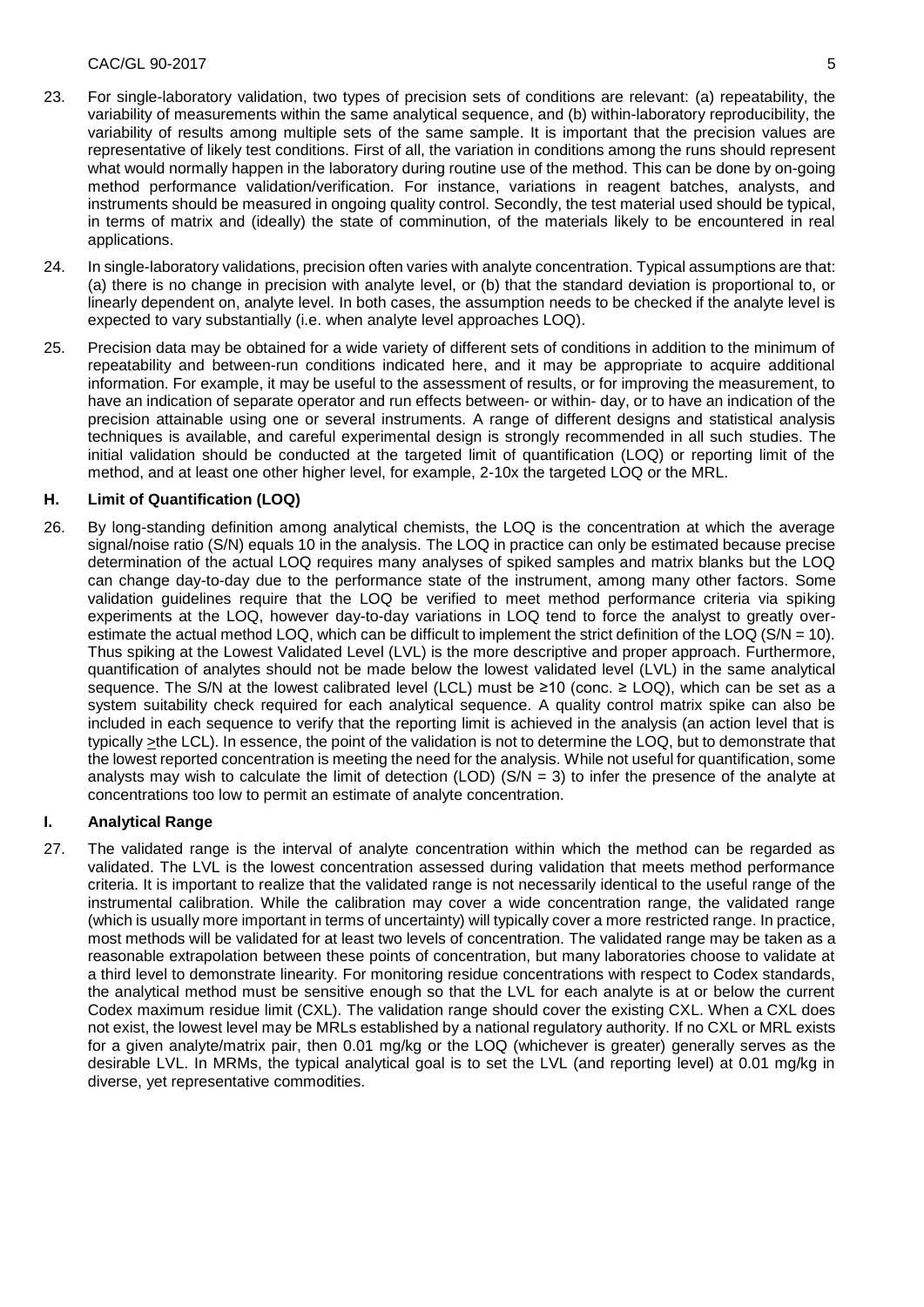#### **J. Ruggedness**

- 28. The ruggedness (often synonymous with robustness) of an analytical method is the resistance to change in the results produced by the analytical method when deviations are made from the experimental conditions described in the procedure. The limits for experimental parameters should be prescribed in the method protocol (although this has not always been done in the past), and such permissible deviations, separately or in any combination, should produce no meaningful change in the results produced. A "meaningful change" here would imply that the method would not meet the data quality objectives defined by the *fitness for purpose*. The aspects of the method that are likely to affect results should be identified, and their influence on method performance evaluated by using ruggedness tests.
- 29. Examples of the factors that a ruggedness test could address are: small changes in the instrument,, brand/lot of reagent or changes in operator; concentration of a reagent; pH of a solution; temperature of a reaction; time allowed for completion of a process, and/or other pertinent factors.

## **K. Measurement Uncertainty (MU)**

- 30. The formal approach to measurement uncertainty estimation is a calculated estimate from an equation or mathematical model, around which the true value can be expected to lie within a defined level of probability. The procedures described in method validation are designed to ensure that the equation used to *estimate the resul*t, with due allowance for random errors of all kinds, is a valid expression embodying all recognized and significant effects upon the result. Further considerations and description of the measurement uncertainty are provided in "Guidelines on Estimation of Uncertainty of Results" 6 .
- 31. It is preferable to express the uncertainty of measurement as a function of concentration and compare that function with a criterion of *fitness for purpose* agreed between the laboratory and the client or end-user of the data. One possibility is to calculate MU from proficiency test data<sup>6</sup>.

# **PERFORMANCE CRITERIA OF SCREENING METHODS**

- 32. Screening methods are usually either qualitative or semi-quantitative in nature, with the objective being to discriminate samples which contain no residues above a threshold value ("negatives") from those which may contain residues above that value ("indicated positives"). The validation strategy therefore focuses on establishing a threshold concentration above which results are "potentially positive," determining a statistically based rate for false detect (positive or negatives), testing for interferences and establishing appropriate conditions of use. The screening concept offers laboratories an effective means to extend their analytical scope to analytes, which potentially have a low probability of being present in the samples. Analytes that occur more frequently should continue to be monitored using validated quantitative MRMs. As in quantitative methods, screening methods should also be checked in terms of selectivity and sensitivity. In some applications, commercial test kits may be useful, but current techniques have rarely met multi-residue screening needs economically in practice. Selectivity and analytical scope are often improved when chromatography or other form of separation is used prior to detection. Another approach is to use screening methods that involve mass spectrometry (MS)-based detection, which is able to distinguish particular chemicals from each other.
- 33. The selectivity of screening methods must be able to distinguish the presence of the target compound, or group of compounds, from other substances that may be present in the sample material. Selectivity of screening methods is normally less than that of a quantitative method. Screening methods can take advantage of a structural feature common to a group or class of compounds and may be based on immunoassays or spectrophotometric responses which may not unambiguously identify a compound.
- 34. The validation of a screening method based on a screening detection limit (SDL) can be focused on detectability. For each representative type of matrix (commodity group)<sup>7</sup> , a minimal validation should involve analysis of at least 5 samples spiked at the estimated SDL. The samples and at least 5 matrix blanks from different sources (e.g. obtained from different markets or different agricultural fields, etc.). More replicates of greater diversity provide for a better validation. A minimum of two different samples for each type of matrix should be suitable for the intended scope of the laboratory. Additional validation data can be collected from on-going QC-data and method performance verification during routine analysis. The SDL of the qualitative screening method is the lowest level at which an analyte has been detected (not necessarily meeting the MSidentification criteria) in at least 95% of the samples (e.g. an acceptable false-negative rate of 5%).

<u>.</u>

<sup>6</sup> *Guildelines on Estimation of Uncertainty of Results* (CXG 59-2006)

<sup>7</sup> Table 5, *Guidelines on Good Laboratory Practice in Pesticide Residue Analysis* (CXG 40-1993)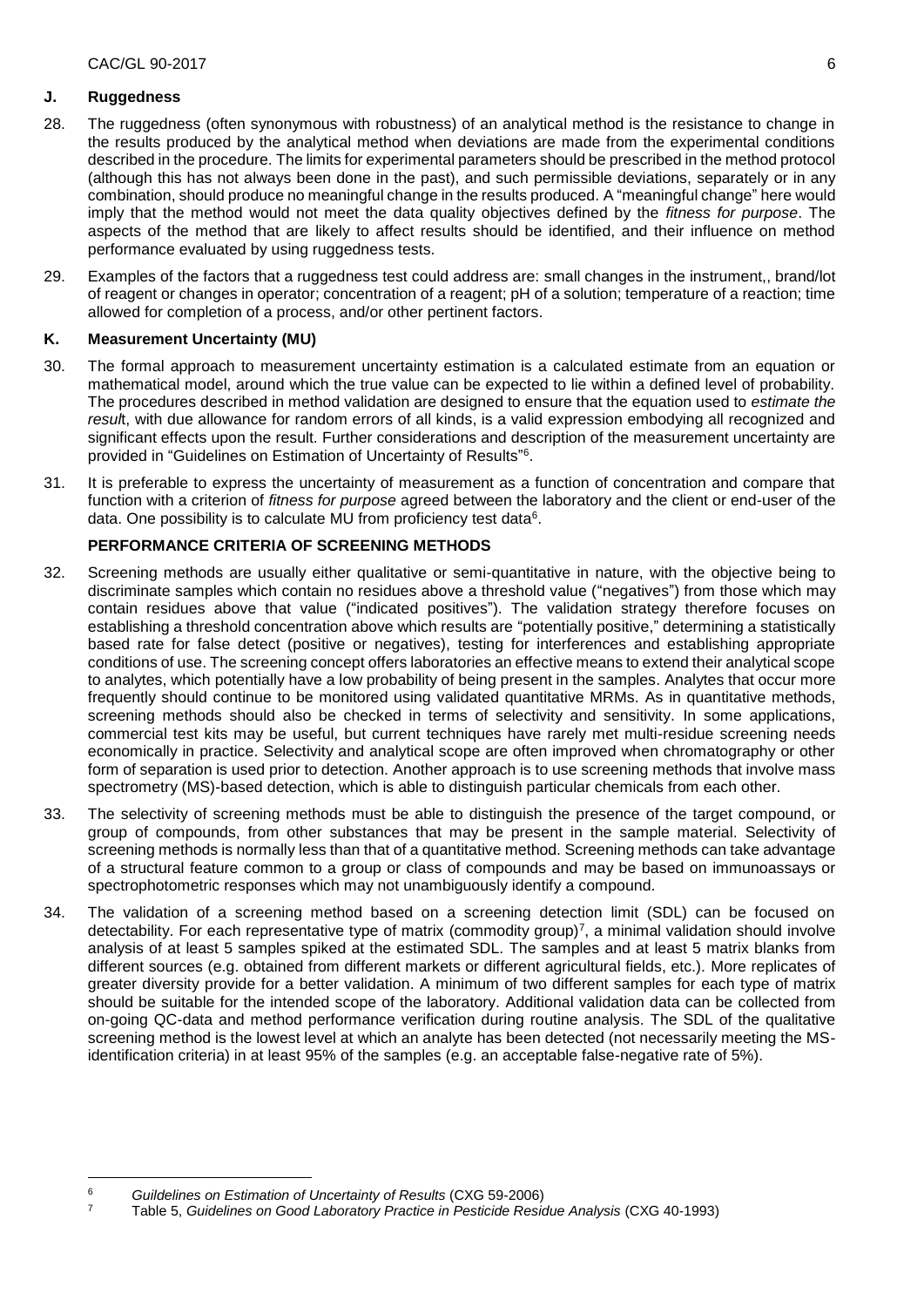## **PERFORMANCE CRITERIA OF QUANTITATIVE METHODS**

- 35. Selectivity is of particular importance in defining the performance criteria of quantitative methods used in regulatory control programs for pesticide residues in foods. Ideally, the method needs to provide a signal response that is free from interferences from other analytes and matrix compounds that may be present in a sample or sample extract. Chromatographic analyses based on peaks, which are not fully resolved, provide less reliable quantitative results. Use of element-specific detectors or different detection wavelengths or MSbased detectors which are better able to distinguish a particular compound or structure, combined with chromatographic separation, improves the selectivity of quantitative methods.
- 36. The requirement to recover a range of different pesticide residues in one extraction increases the potential for compromised selectivity in MRMs compared to single residue methods. Using less selective extraction and clean-up procedures is likely to result in greater co-extracted matrix material in the final extract. The nature and quantities of such co-extracted material can vary markedly based on the matrix, method, and analytes of interest. Care is therefore required when setting criteria for the precision and trueness of MRMs to ensure that quantification will not be affected by chemical interferences.
- 37. In addition to the selectivity of a method, the ability of the method to provide a reliable quantitative result must be demonstrated (i.e. trueness - see section F and precision – see section G). Ideally, the relative standard deviation between the original sample and replicates will be less than 20 percent.
- 38. Acceptability criteria for a quantitative analytical method should be demonstrated at both initial and on-going validation stages, as being capable of providing acceptable mean recovery values at each spiking level. For validation, it is recommended that a minimum of 5 replicates be analysed (to check the recovery and precision) at the targeted LVL, LOQ, or reporting limit of the method, and at least one additional higher level, for example, 2-10x the LVL or the MRL. If a method is being used for compliance testing (i.e. if a commodity is compliant with an established MRL) the MRL (or CXL) should fall within the validated concentration range. When the residue definition includes two or more analytes, the method should be validated for all analytes.
- 39. The trueness of a method may be determined by analysis of a certified reference material, by comparison of results with those obtained using another method for which the performance criteria have previously been rigorously established (typically a collaboratively studied method), or by determination of the recovery of analyte fortified into known blank sample material. Acceptable mean recoveries for enforcement purposes should normally range from 70-120% with a RSD ≤20%. For very low concentrations (e.g. <0.01 mg/kg) some laboratories may accept method performance criteria that fall outside of these criteria (e.g. 60 – 120% with a RSD <30%). In certain cases (typically with MRMs), recoveries outside this range may be acceptable, such as when recovery is lower but consistent (e.g. demonstrating good precision). This is more justifiable if the reason for the systematic low bias is well established by chemistry (e.g. known analyte distribution between phases in a partitioning step). However, a more accurate method should be used, if practicable. Recoveries >120% are likely to be attributable to a positive interference or bias that should be investigated.
- 40. Analysis of incurred matrix to support method validation is encouraged. For interpreting recoveries, it is necessary to recognize that analyte spiked into a test sample may not behave in the same manner as the biologically incurred analyte (pesticide residue). In many situations, the amount of an extracted incurred residue is less than the total incurred residues actually present. This may be due to losses during extraction, intra-cellular binding of residues, the presence of conjugates, or other factors that are not fully represented by recovery experiments using analyte-fortified blank matrices. Often radio-labelled incurred residues or standard reference materials are required to assess recoveries of incurred residues.
- 41. At relatively high concentrations, analytical recoveries are expected to approach one hundred percent. At lower concentrations, particularly with methods involving extensive extraction, isolation, and concentration steps, recoveries may be lower than at higher concentrations. Regardless of what average recoveries are observed, recovery with low variability is desirable so that a reliable correction for recovery can be made to the final result, when required.
- 42. In general, residue data do not have to be adjusted for recovery when the mean recovery is within the range of 70-120%. Recovery corrections should be made consistent with the guidelines provided by the CXG 37- 2001<sup>8</sup>. This will facilitate direct comparison of data sets. Correcting functions should be established on the basis of appropriate statistical considerations and documented, archived and made available to clients and reviewers. Data should (a) be clearly identified as to whether or not a recovery correction has been applied and (b) if applicable, include the amount of the correction and the method by which it was derived. This will promote direct comparability of data sets. Correction functions should be established on the basis of appropriate statistical considerations, and documented, archived and made available to the client.

<sup>&</sup>lt;u>.</u>

<sup>8</sup> Harmonized IUPAC Guidelines for the use of Recovery Information in Analytical Measurement. Pure & Appl. Chem., 71,1999; 337 – 348. CXG 37-2001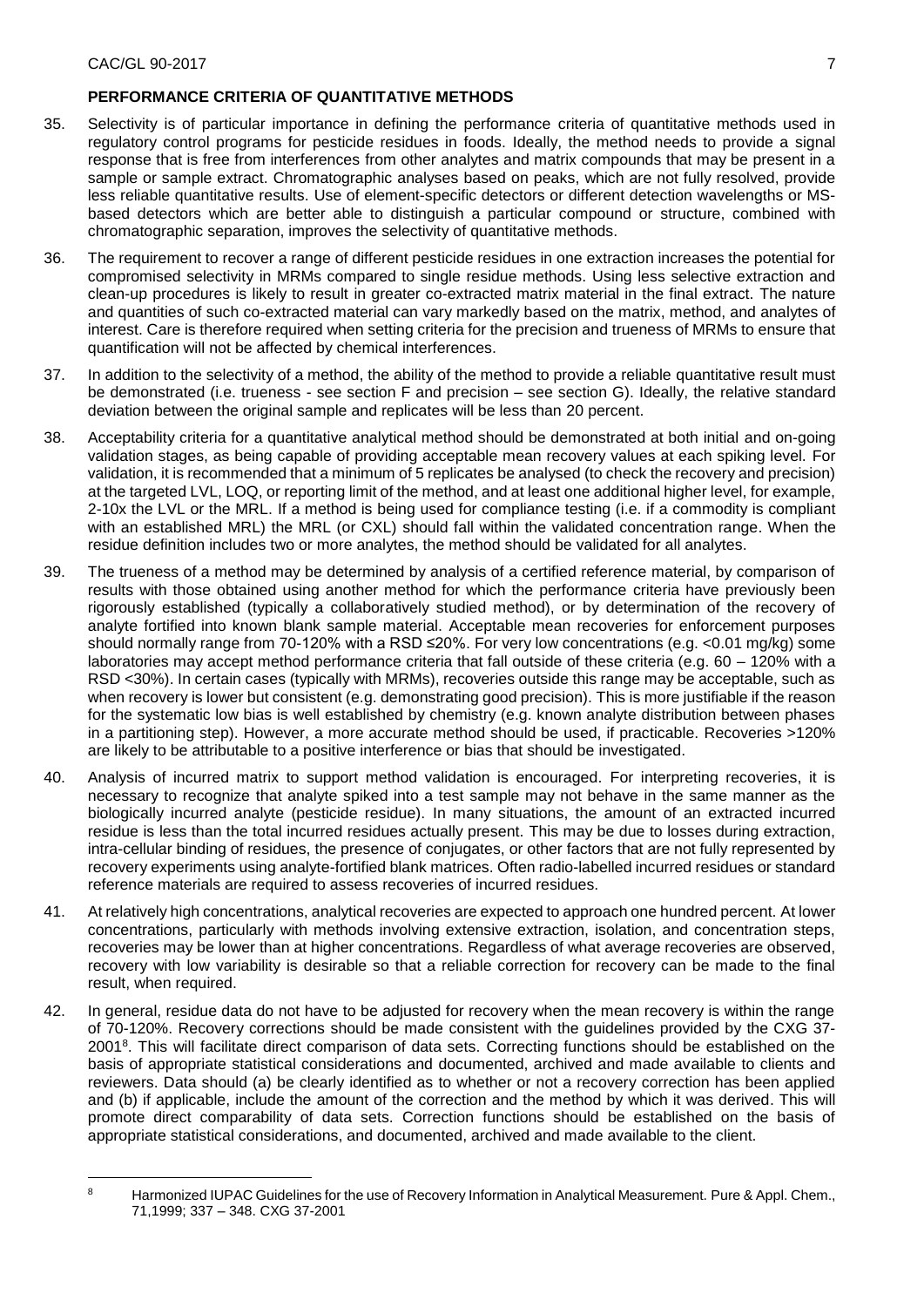43. In accordance with ISO IEC17025<sup>4</sup>, participation in a proficiency testing program should be done. Many proficiency testing schemes are available for laboratories worldwide that conduct pesticide residue monitoring. Inter-laboratory testing may also be performed.

# **PERFORMANCE CRITERIA OF METHODS FOR ANALYTE IDENTIFICATION AND CONFIRMATION**

- 44. By far, gross errors (spurious mistakes made during sample preparation) are the greatest source of misidentifications in MS-based methods. For this reason, all regulatory enforcement actions (above an MRL or for those with no MRL on that commodity) require confirmation of the result via re-extraction of a replicate test portion of the original sample and re-analysis, ideally using different sample preparation and/or analysis.
- 45. Selectivity is the primary consideration for methods of identification. The method should be sufficiently selective to provide unambiguous identification. MS coupled to a chromatographic separation method is a very powerful combination for identification of an analyte in the sample extract. This method provides information about the structure of the analyte that is not obtainable with chromatography alone. GC-MS and LC-MS tools (full-scan, selected ion mode, high-resolution, tandem MS/MS, hybrid systems, among other advanced techniques) provide many measurable parameters, such as retention times, chromatographic peak shapes, ion intensities and relative abundances/ratios, mass accuracies, and other useful aspects to help make analyte identifications. However, successful methods can be developed and applied using non-MS based techniques (e.g. HPLC with photo-diode array detection, GC with element selective detection), especially if confirmation of the test result is done with alternative column chemistries.<sup>9</sup>

# **A. MS-Based Identification**

- 46. There are no universally accepted criteria for identification. Table 1 gives examples of criteria.
- 47. Current practices in qualitative and quantitative analysis of pesticide residues commonly involve chromatography + selected ion monitoring (SIM) or MS/MS techniques. Full-spectral MS is also an acceptable tool that uses spectral library matching factors and/or relative abundances of major ions within the full spectra. The latter case can be treated as ion ratios in the criteria given below using at least 3 ions. In the former case, matching factors should be used for regulatory identification purposes, and the library reference spectra should be obtained from background-subtracted high purity standards on the same instrument using the same conditions as in the sample analysis. The following identification criteria should be met:
	- (a) Analyte retention time reference values should be determined from contemporaneously analysed (within the same batch) high concentration matrix-matched calibration standards. Otherwise, if it is known that no interferences are present, solvent-based standard solutions can be used
	- (b) Ion ratio reference values are to be set in the same way as in paragraph 47 a. The different ions used for identification must co-elute and have similar peak shapes. The ion from the calibration standard with the higher average intensity is to be used as the denominator in the ion ratio, expressed in percentage (due to signal fluctuations, matrix effects, etc.deviations of ion ratios up to 30% are acceptable).
	- (c) The signal to noise ratios for measured peaks must be greater than 3 and/or the signal should exceed the threshold intensity level as compared to the signal of a suitable calibration standard or control encompassing the level of interest.
	- (d) The ion transitions chosen for identification purposes should make chemical/structural sense (be sure that the ions chosen do not originate from a degradant, impurity, or confusion with a different chemical than the analyte).
	- (e) All measured reagent and matrix blank samples should be free of carry-over, contamination, and/or interferences with a response >20% of the LOQ. For matrix blank samples, 30% of LOQ may be acceptable.
	- (f) For MS analyses, it is preferable to monitor ions with a mass/charge ratio greater than 100.
- 48. The minimum acceptable retention time for the analyte(s) should be at least twice the retention time corresponding to the void (dead) volume of the column. The retention time of the analyte in the extract should correspond to that of the reference value (47a) within  $\pm 0.2$  min or 0.2% relative retention time, for both gas and liquid chromatography (preferably + 0.1 min if possible).

1

<sup>9</sup> *Guidelines on Good Laboratory Practice in Pesticide Residue Analysis* (CXG 40-1993)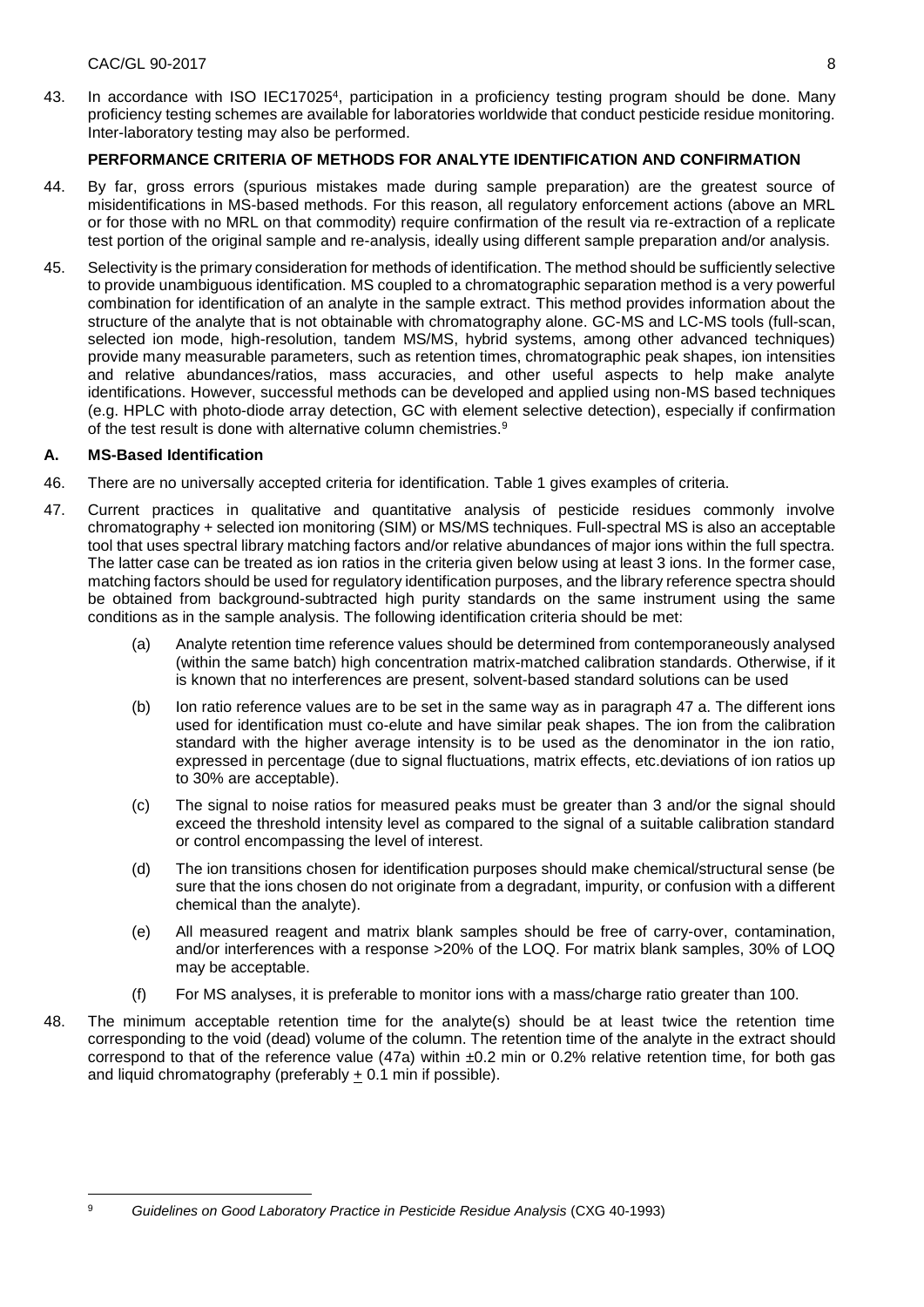#### CAC/GL 90-2017 9

49. Methods based on high-resolution mass spectrometry are considered to provide improved reliability through accurate measurement of the mass/charge of the ion than cannot otherwise be obtained using unit-resolution mass spectrometry techniques. Different types and models of mass spectrometric detectors provide different degrees of selectivity, which relates to the confidence in identification. The example criteria for identification provided in Table 1.should only be regarded as guidelines for identification, not as absolute criteria to prove presence or absence of a compound.

#### **B. Confirmation**

- 50. If the initial analysis does not provide unambiguous identification or does not meet the requirements for quantitative analysis, a confirmatory analysis is required. This may involve re-analysis of the extract or the sample. When a CXL/MRL is exceeded, a confirmatory analysis of another portion of the sample is required. For unusual pesticide/matrix combinations, a confirmatory analysis is also recommended.
- 51. If the initial confirmatory method is not based on an MS technique, the confirmatory methods should involve MS-based analyte identification. Moreover, the confirmatory methods should use an independent approach based on different chemical mechanisms (such as LC and GC separations). In some situations, confirmation by independent laboratories may be appropriate. Examples of analytical techniques that may be suitable to meet criteria for confirmatory analytical methods are summarized in Table 2.

| MS detector /<br>characteristics | <b>Typical systems</b><br>(examples)                                                                  | <b>Acquisition</b>                                                                                                                             | <b>Requirements for identification</b>                                                                                                                         |                                                                                                                                                                                                                     |
|----------------------------------|-------------------------------------------------------------------------------------------------------|------------------------------------------------------------------------------------------------------------------------------------------------|----------------------------------------------------------------------------------------------------------------------------------------------------------------|---------------------------------------------------------------------------------------------------------------------------------------------------------------------------------------------------------------------|
|                                  |                                                                                                       |                                                                                                                                                | minimum<br>number of jons                                                                                                                                      | other                                                                                                                                                                                                               |
| Unit mass<br>resolution          | quadrupole,<br>ion trap, TOF                                                                          | full scan, limited m/z range,<br><b>SIM</b>                                                                                                    | 3 ions                                                                                                                                                         | $S/N \geq 3^e$<br>Analyte peaks in the<br>extracted ion<br>chromatograms must<br>fully overlap.<br>Ion ratio within<br>±30% (relative)<br>of average<br>of calibration standards<br>from same sequence <sup>t</sup> |
| MS/MS                            | triple quadrupole,<br>ion trap, Q-trap,<br>Q-TOF, Q-<br>Orbitrap                                      | selected or multiple reaction<br>monitoring, mass resolution for<br>precursor-ion isolation equal to<br>or better than unit mass<br>resolution | 2 product ions                                                                                                                                                 |                                                                                                                                                                                                                     |
| Accurate mass<br>measurement     | High resolution<br>MS:<br>TOF or Q-TOF<br>Orbitrap or Q-<br>Orbitrap<br><b>FT-ICR-MS</b><br>sector MS | full scan, limited m/z range,<br>SIM.<br>fragmentation with or without<br>precursor-ion selection, or<br>combinations thereof                  | 2 ions with<br>mass accuracy<br>$\leq$ 5 ppma,b, c                                                                                                             |                                                                                                                                                                                                                     |
|                                  |                                                                                                       | combined single stage MS and<br>MS/MS with mass resolution<br>for precursor-ion isolation<br>equal to or better than unit<br>mass resolution   | 2 ions:<br>1 molecular ion,<br>(de)protonated<br>molecule or<br>adduct ion with<br>mass acc. $\leq 5$<br>ppma,c<br>plus<br>1 MS/MS product<br>ion <sup>d</sup> |                                                                                                                                                                                                                     |

## **Table 1. Identification criteria for different MS techniques**

a) preferably including the molecular ion, (de)protonated molecule or adduct ion

b) including at least one fragment ion

 $c$ ) < 1 mDa for m/z < 200

 $d) \leq 5$  ppm

e) in case noise is absent, a signal should be present in at least 5 subsequent scans

 $\beta$  if the mass accuracy of a precursor and its product ion is  $\leq$  5 ppm, ion ratio tolerance is optional.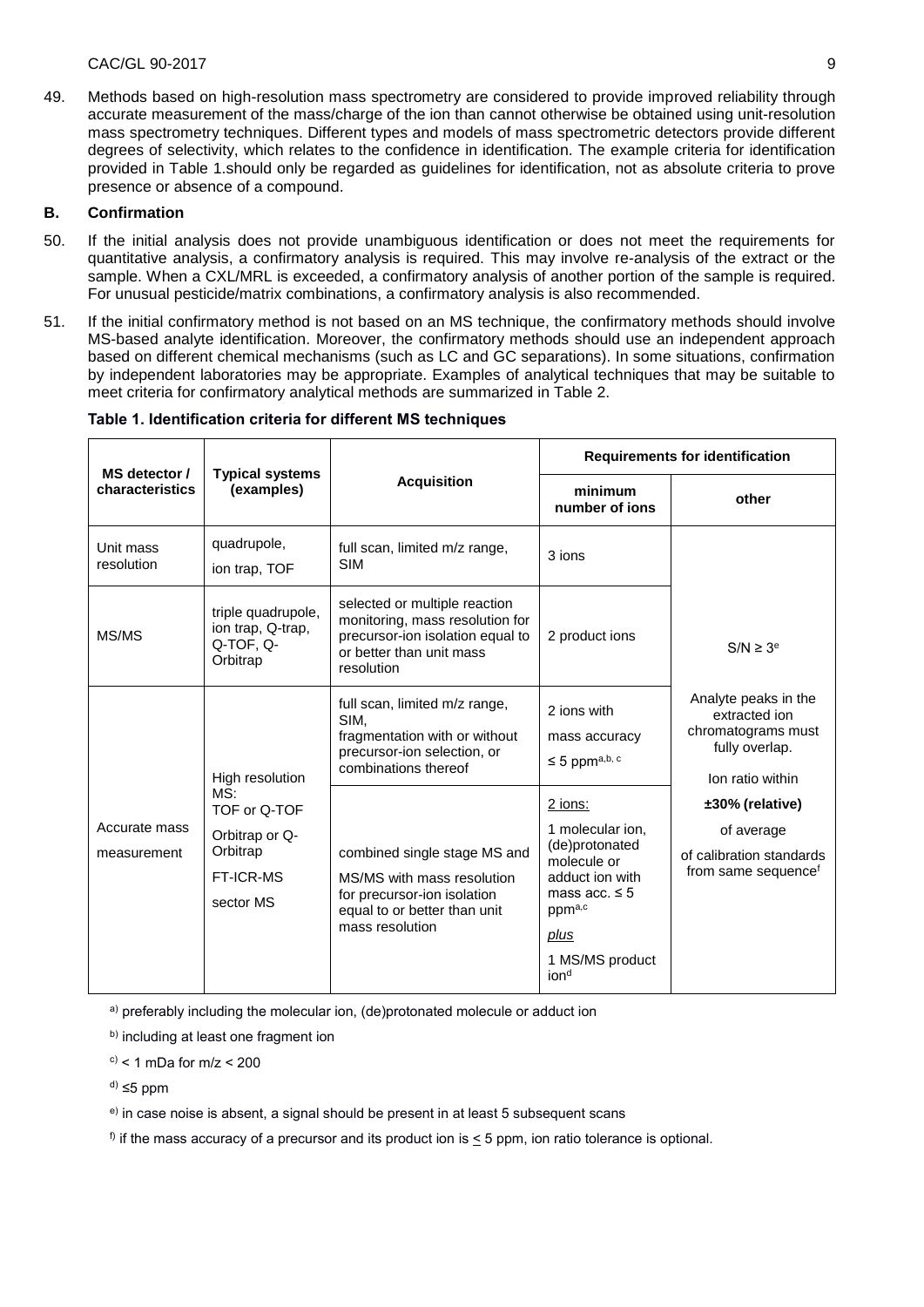# CAC/GL 90-2017 10

# **Table 2. Examples of detection methods suitable for the confirmatory analysis of substances**

| <b>Detection method</b>       | <b>Criterion</b>                                           |  |
|-------------------------------|------------------------------------------------------------|--|
| LC or GC and MS               | If sufficient number of fragment ions are monitored        |  |
| LC-DAD                        | If the UV spectrum is characteristic                       |  |
| $LC$ – fluorescence           | In combination with other techniques                       |  |
| 2-D TLC - (spectrophotometry) | In combination with other techniques                       |  |
| GC-ECD, NPD, FPD              | Only if combined with two or more separation<br>techniques |  |
| LC-immunoaffinity             | In combination with other techniques                       |  |
| LC-UV/VIS (single wavelength) | In combination with other techniques                       |  |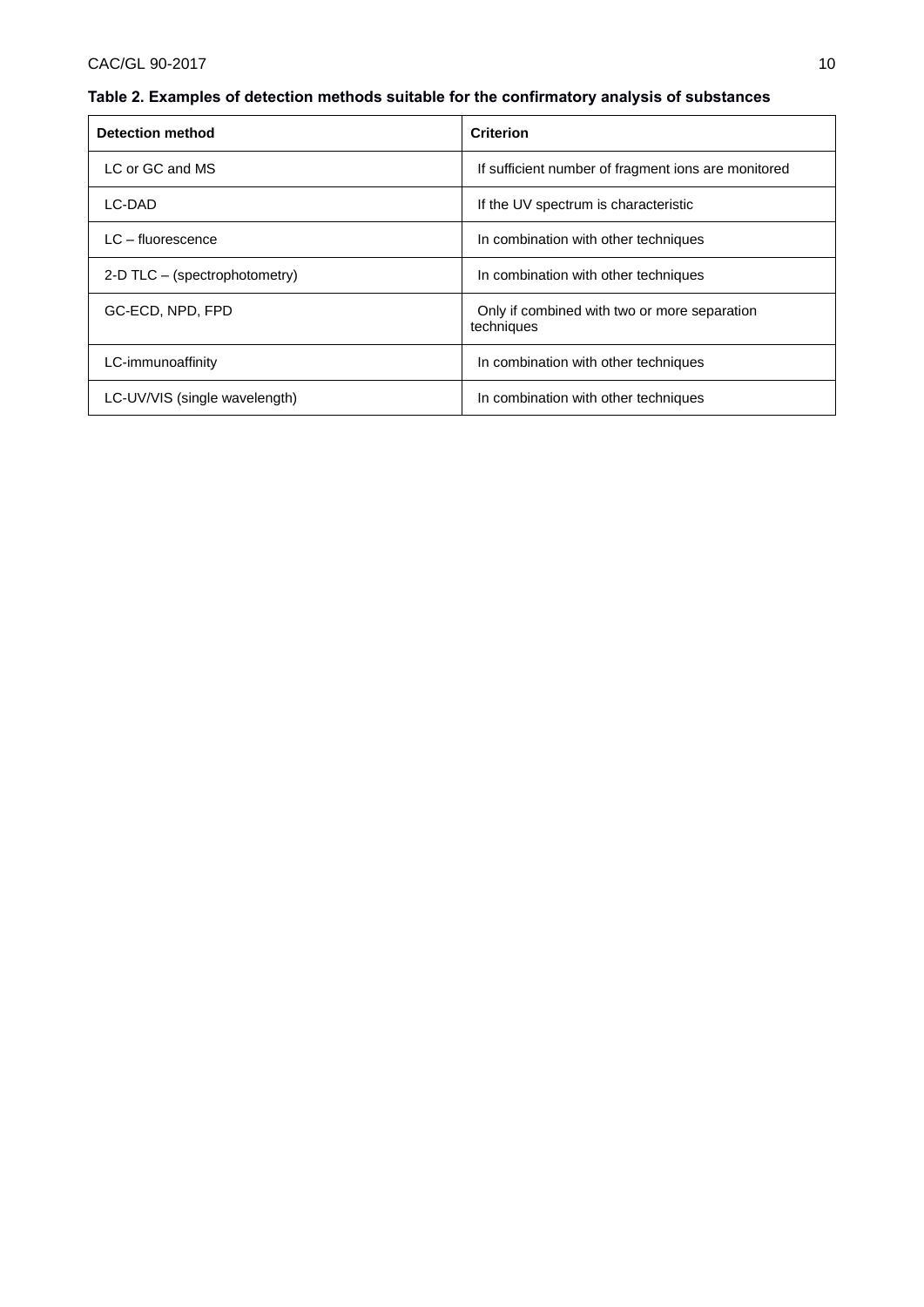#### **DEFINITIONS**

**Analyte:** The chemical substance sought or determined in a sample *Guidelines on Analytical Terminology* (CXG 72-2009).

**Analyte protectant:** Compounds that strongly interacts to fill active sites in the gas chromatographic system, thereby reducing the analyte interactions with those active sites and yielding less peak tailing or losses, thus a higher analyte response.

**Applicability**: The analytes, matrixes, and concentrations for which an analytical method can be used satisfactorily *Guidelines on Analytical Terminology* (CXG 72-2009).

**Coefficient of Variation (CV):** Often referred to as the Relative Standard Deviation (RSD). This is a measure of precision in quantitative studies comparing the variability of sets with different means.

**Confirmation**: The combination of two or more analyses that are in agreement with each other, at least one of which meets identification criteria.

**Confirmatory method:** A method that is capable of providing complementary information in agreement with a previous result. Ideally, a different subsample is analysed with a method involving a different chemical mechanism than in the first analysis, and one of the methods meets analyte identification criteria with an acceptable degree of certainty at the level of interest.

**Degradate (degradant, degradation product):** Component of a pesticide residue occurring in a commodity as a result of abiotic transformation of the pesticide (e.g. heat, light, moisture, pH, etc.)

**False positive:** A result wrongly indicating that the analyte is present or exceeds a specified concentration (e.g. CXL/MRL or reporting level).

**False negative:** A result wrongly indicating that the analyte is not present or does not exceed a specified concentration (e.g. CXL/MRL or reporting level).

**Fortification**: Addition of analytes for the purposes of determining the recovery (also known as spiking).

**Identification:** Process of unambiguously determining the chemical identity of all or any components of the residue definition.

**Incurred residue:** Residue occurring in a commodity resulting from specific use of a pesticide or from consumption by an animal or environmental contamination in the field, as opposed to residues present due to laboratory fortification of samples.

**Interference:** Intrinsic or extrinsic response unrelated to an analyte (e.g. noise) due to electronic, chemical, or other factors related to the instrumentation, environment, method, or sample.

**Interferent**: A chemical or other factor causing an interference

**Internal standard (IS):** A chemical added at a known amount to samples and/or standards in a chemical analysis, including the blank and calibration standards. This substance can then be used for calibration by plotting the ratio of the analyte signal to the internal standard signal as a function of the concentrations. This ratio for the samples is then used to obtain the analyte concentrations. The internal standard used needs to provide a signal that is similar to the analyte signal in most ways but sufficiently different so that the two signals are readily distinguishable from each other.

**Limit of Detection (LOD):** The lowest concentration or mass of the analyte that can be detected (but not quantified) in a sample. In practice, this is typically the analyte concentration at which the average signal/noise is 3.

**Limit of quantification (LOQ):** The smallest concentration of the analyte that can be quantified. It is commonly defined as the minimum concentration of the analyte in the test sample that can be determined with acceptable precision (repeatability) and accuracy under the stated conditions of the test. For the scope of this document, this is typically the analyte concentration at which the average signal/noise is 10. [See also paragraph 26].

**Linearity**: The ability of a method of analysis, within a certain range, to provide an instrumental response or results, proportional to the quantity of analyte to be determined in the laboratory sample *Guidelines on Analytical Terminology* (CXG 72-2009).

**Lowest Calibrated Level (LCL):** The lowest concentration (or mass), which the determination system is successfully calibrated, through the analysis batch.

**Lowest Validated Level (LVL):** The lowest validated spiking level meeting the method performance criteria.

**Matrix:** The material or component (e.g. the food) that is sampled for pesticide residue studies.

**ANNEX**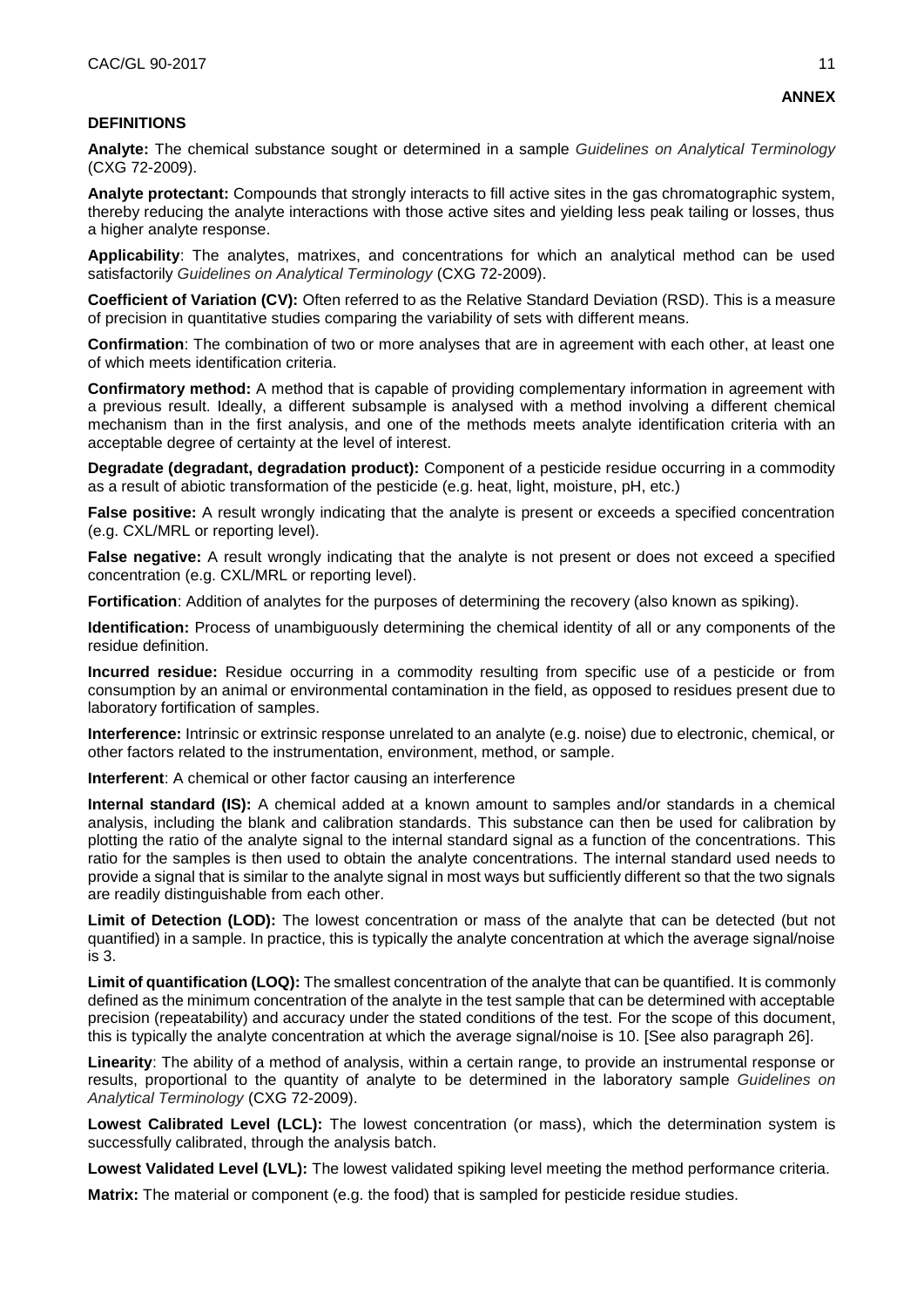**Matrix blank:** Sample material or sample portion containing no detectable concentration of the analytes of interest.

**Matrix effect**: An influence of the one or more undetected components from the sample on the measurement of the analyte concentration or mass.

**Matrix-matched standards:** Standard solutions prepared in final extracts of matrix blanks similar to that of the sample

**Metabolite:** Component of a pesticide residue occurring in a commodity as a result of biotic transformation (metabolism) of a pesticide in a biological system (e.g. plant, animal).

**Multiresidue method (MRM):** A method which can determine a large number of compounds typically from different chemical classes

**Precision**: Degree of variability of a measurement around a mean.

**Quantitative method**: A method capable of producing analyte concentration (determinative) results with trueness and precision that comply with established criteria.

**Recovery**: Amount measured as a percentage of the amount of analyte(s) (as per residue definition) originally added to a sample of the appropriate matrix, which contains either no detectable level of the analyte or a known detectable level. Recovery experiments provide information on both precision and trueness and thereby the accuracy of the method.

**Relative Standard Deviation (RSD):** The standard deviation, divided by the absolute value of the arithmetic mean, expressed in percentage. It refers to the precision of the method (also known as coefficient of variation-CV).

**Repeatability**: Precision usually expressed as RSD, obtained from the same measurement procedure or test procedure; the same operator; the same measuring or test equipment used under the same conditions; the same location and repetition over a short period of time *Guidelines on Analytical Terminology* (CXG 72-2009).

**Reproducibility**: Precision (typically expressed as RSD) from observation conditions where independent test/measurements results are obtained with the same method on identical test/measurement items in different test or measurement facilities with different operators using different equipment *Guidelines on Analytical Terminology* (CXG 72-2009).

**Residue Definition:** the spectrum of compounds to be analysed which may include the parent compound, metabolites, isomers, reaction products and/or degradants. The residue definition is typically determined by a regulatory body.

**Ruggedness**: A measure of the capacity of an analytical procedure to remain unaffected by small but deliberate various in method parameters and provides an indication of its reliability during normal usage *Guidelines on Analytical Terminology* (CXG 72-2009).

**Sample preparation:** Involves the extraction of a test portion of the sample, its clean-up and other steps that lead to the sample solution for analysis.

**Screening Detection Limit (SDL):** Lowest level of fortification that has been shown to have certainty at a 95% confidence level.

**Screening Method:** A method that meets predetermined criteria to detect the presence, or absence, of an analyte or class of analytes, at or above the minimum concentration of interest.

**Selectivity:** The extent to which a method can determine particular analyte(s) in a mixture(s) or matrices(s) without interferences from other components of similar behaviour *Guidelines on Analytical Terminology* (CXG 72-2009).

**Sensitivity:** Quotient of the change in the indication of a measuring system and the corresponding change in the value of the quantity being measured *Guidelines on Analytical Terminology* (CXG 72-2009).

**SIM:** selected ion monitoring, a mass spectrometry detection technique

**Single Residue Method**: A method which determines a single analyte or a small group of analytes with similar physico-chemical properties.

**Standard addition**: The method of standard addition is a type of quantitative analysis approach sometimes used in analytical chemistry whereby a known quantity of analyte is added directly to the aliquots of final extracts.

**TOF: Time of flight,** a detection methodology used in mass spectrometry.